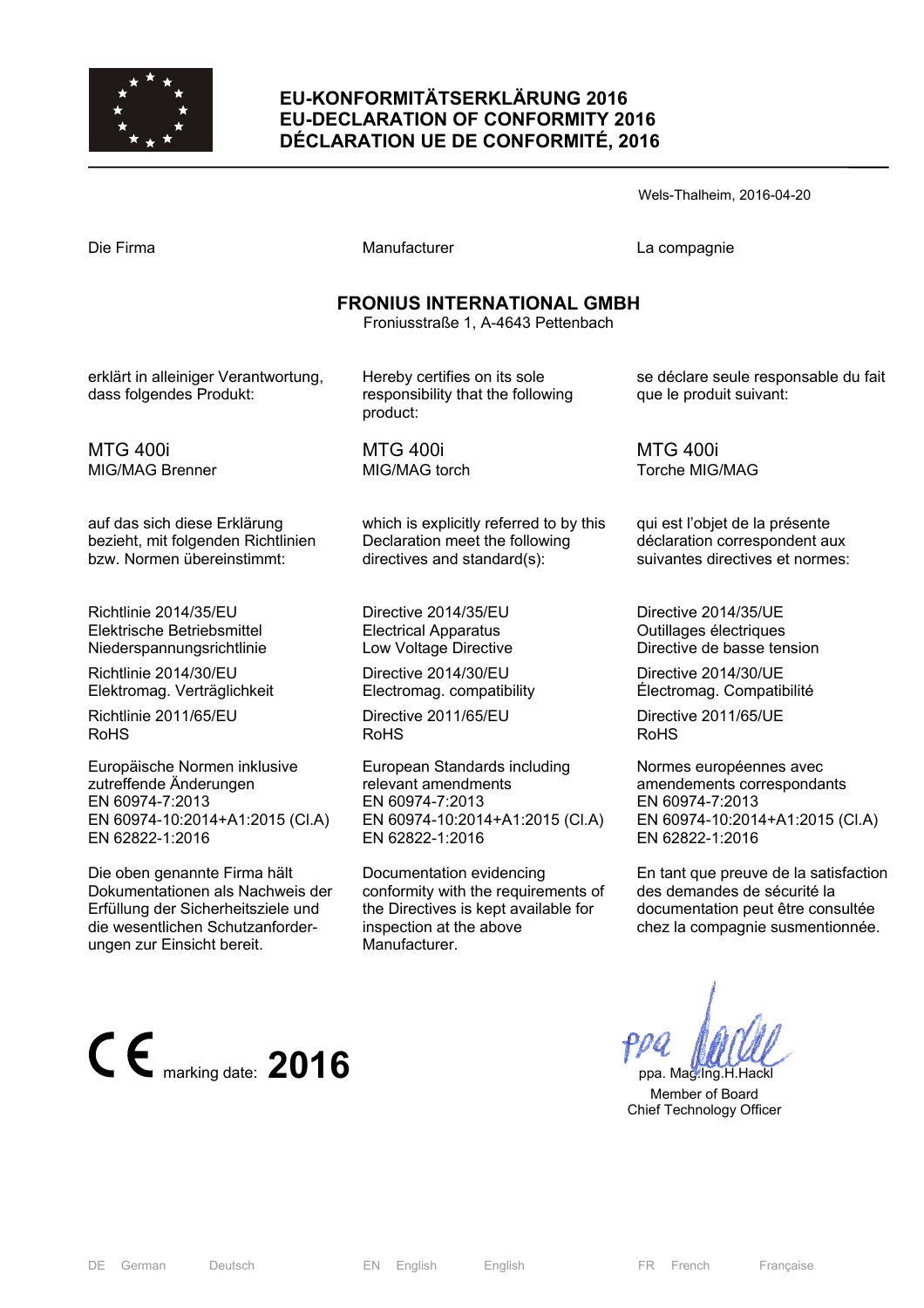

#### **EU-DECLARATION OF CONFORMITY 2016 DICHIARAZIONE DI CONFORMITÀ UE, 2016 DECLARACIÓN UE DE CONFORMIDAD, 2016**

Wels-Thalheim, 2016-04-20

Manufacturer Costruttore La empresa

# **FRONIUS INTERNATIONAL GMBH**

Froniusstraße 1, A-4643 Pettenbach

Hereby certifies on its sole responsibility that the following product:

MTG 400i MIG/MAG torch

which is explicitly referred to by this Declaration meet the following directives and standard(s):

Directive 2014/35/EU Electrical Apparatus Low Voltage Directive

Directive 2014/30/EU Electromag. compatibility

Directive 2011/65/EU RoHS

European Standards including relevant amendments EN 60974-7:2013 EN 60974-10:2014+A1:2015 (Cl.A) EN 62822-1:2016

Documentation evidencing conformity with the requirements of the Directives is kept available for inspection at the above Manufacturer.



Con la presente certifica dichiara la sua esclusiva responsabilità che il seguente prodotto:

MTG 400i Torcia per saldatura MIG/MAG

al quale è esplicitamente riferita questa dichiarazione, è conforme alle seguente direttive e agli seguenti standard:

Direttiva 2014/35/UE Materiale elettrico Direttiva Bassa tensione

Direttiva 2014/30/UE Compatibilità elettromagnetica

Direttiva 2011/65/UE RoHS

Norme europee e rispettive modifiche EN 60974-7:2013 EN 60974-10:2014+A1:2015 (Cl.A) EN 62822-1:2016

La documentazione attestante la conformità alle richieste delle direttive sarà tenuta a disposizione per ispezioni presso il sopracitato costruttore.

declara bajo su exclusiva responsabilidad que el siguiente producto:

MTG 400i Antorcha MIG/MAG

al que se refiere la presente declaración está conforme con las siguientes directivas y normas:

Directiva 2014/35/UE Material eléctrico Directiva de baja tensión

Directiva 2014/30/UE Compatibilidad electromagnética

Directiva 2011/65/UE RoHS

Normas europeas incluidas las modificaciones correspondientes EN 60974-7:2013 EN 60974-10:2014+A1:2015 (Cl.A) EN 62822-1:2016

La empresa mencionada anteriormente tiene a disposición para inspección los documentos que confirman el cumplimiento de los objetivos de seguridad y los requisitos de protección esenciales.

 Member of Board Chief Technology Officer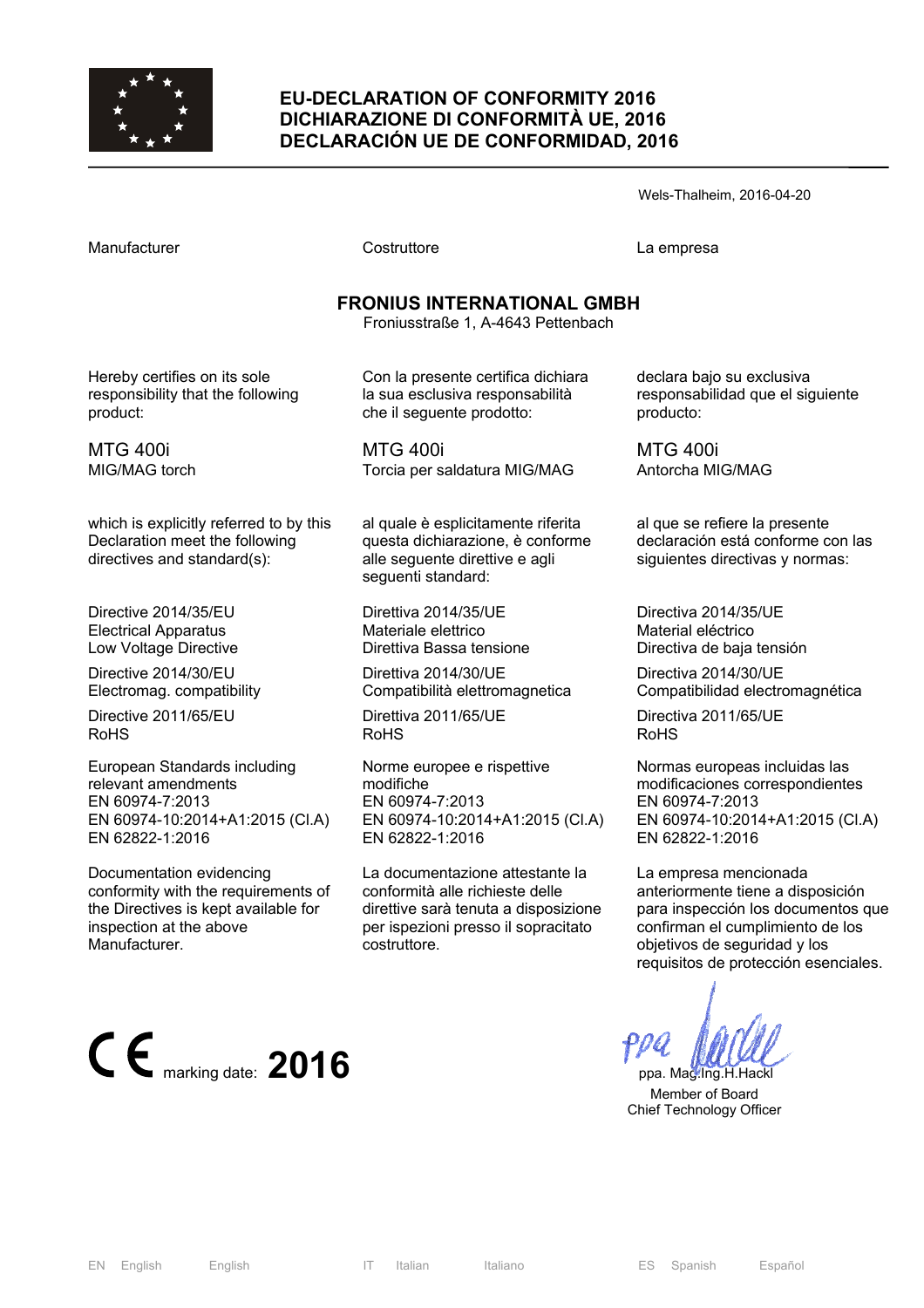

#### **EU-OVERENSSTEMMELSESERKLÆRING 2016 EU-CONFORMITEITSVERKLARING 2016 DECLARAÇÃO UE DE CONFORMIDADE, 2016**

Wels-Thalheim, 2016-04-20

De firma A empresa

## **FRONIUS INTERNATIONAL GMBH**

Froniusstraße 1, A-4643 Pettenbach

Hermed erklærer vi, at følgende produkt:

verklaart in enige verantwoordelijkheid, dat het volgende product:

MTG 400i MIG/MAG-svejsebrænder

som denne erklæring vedrører, stemmer overens med følgende direktiver og standarder:

Direktiv 2014/35/EU Elektrisk materiel Lavspændingsdirektivet

Direktiv 2014/30/EU Elektromagnetisk kompatibilitett

Direktiv 2011/65/EU RoHS

Europæiske standarder inklusive relevante ændringer EN 60974-7:2013 EN 60974-10:2014+A1:2015 (Cl.A) EN 62822-1:2016

Ovennævnte virksomhed opbevarer dokumentation som bevis for opfyldelsen af sikkerhedsmålene og de grundlæggende beskyttelseskrav, således at det er muligt at få indsigt i denne dokumentation.



MTG 400i MIG/MAG toorts

waarop deze verklaring betrekking heeft, met volgende richtlijnen resp. normen overeenstemt:

Richtlijn 2014/35/EU Elektrische productimiddelen Laagspanningsrichtlijn

Richtlijn 2014/30/EU Elektromag. Verdraagzaamheid

Richtlijn 2011/65/EU RoHS

Europese normen incl. bijbehorende wijzigingsbladen EN 60974-7:2013 EN 60974-10:2014+A1:2015 (Cl.A) EN 62822-1:2016

De hierboven genoemde firma houdt documentatie als bewijs voor de vervulling van de veiligheidsdoelen en de essentiële veiligheidseisen ter inzage gereed.

na qualidade de único responsável, declara que o seguinte produto:

MTG 400i Maçarico MIG/MAG

que diz respeito à presente declaração, cumpre as seguintes directivas e normas:

Directiva 2014/35/UE Equipamento eléctrico Directiva de baixa tensão

Directiva 2014/30/UE Compatibilidade electromagnética

Directiva 2011/65/UE RoHS

Normas Europeias incluindo emendas aplicáveis EN 60974-7:2013 EN 60974-10:2014+A1:2015 (Cl.A) EN 62822-1:2016

A empresa acima mencionada mantém a documentação para consulta disponível, a título de comprovação do cumprimento dos objectivos de segurança e dos requisitos de segurança essenciais.

 Member of Board Chief Technology Officer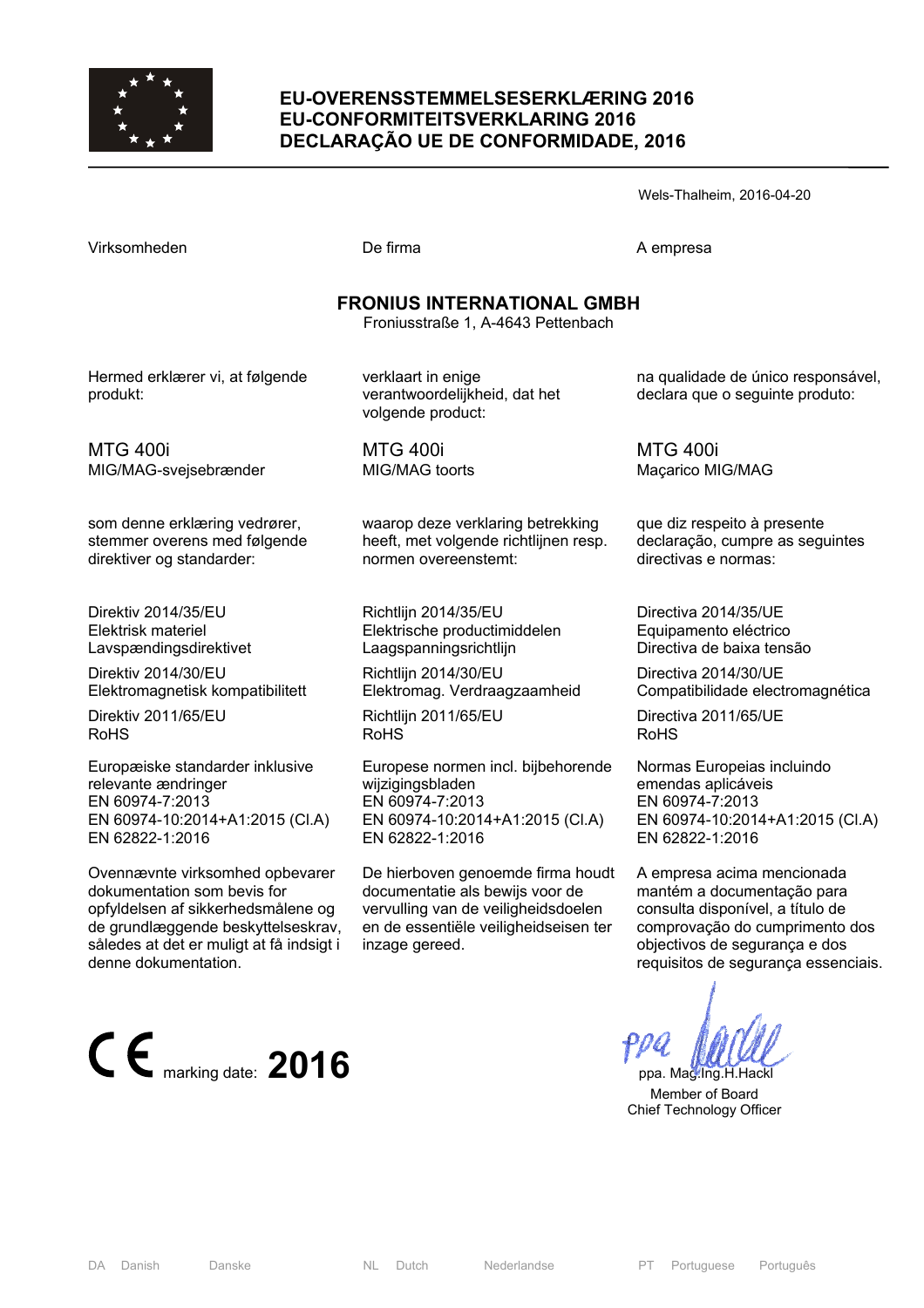

## **EU-MEGFELELŐSÉGI NYILATKOZAT 2016 EÚ VYHLÁSENIE O ZHODE 2016 EU PROHLÁŠENÍ O SHODĚ 2016**

Wels-Thalheim, 2016-04-20

A vállalat Společnost Národová výrobca Na vállalat Společnost Společnost Společnost Společnost Společnost Společnost

## **FRONIUS INTERNATIONAL GMBH**

Froniusstraße 1, A-4643 Pettenbach

a saját kizárólagos felelősségére nyilatkozza, hogy a következő termék:

MTG 400i MIG/MAG hegesztőégő

a saját kizárólagos felelősségére nyilatkozza, hogy a következő termék:

2014/35/EU irányelv Kisfeszültségre vonatkozó irányelvek

2014/30/EU irányelv Elektromágneses összeférhetőség

2011/65/EU irányelv RoHS

az európai szabványoknak, beleértve a változtatásokat is EN 60974-7:2013 EN 60974-10:2014+A1:2015 (Cl.A) EN 62822-1:2016

A fent említett vállalat a dokumentációkat betekintés céljára készenlétben tartja, a biztonsági célkitűzések teljesítésének és a lényeges biztonsági követelmények teljesítésének a bizonyítására.



prehlasuje na vlastnú zodpovednosť, že následujúcí výrobok:

MTG 400i Horák MIG/MAG

na ktorý sa toto prehlasenie o shode vzťahuje, zodpovedá následujúcím predpisom a normam:

Smernica 2014/35/EÚ pre elektrické zariadenie nízkého napätia

Smernica 2014/30/EÚ o elektromagnetickej kompatibilite

Smernica 2011/65/EÚ RoHS

Európske normy vrátane príslušných zmien EN 60974-7:2013 EN 60974-10:2014+A1:2015 (Cl.A) EN 62822-1:2016

Výššie uvedená firma udržuje technickú dokumentáciu ako dókaz naplňovánia bezpečnostných a ochranných požiadaviek a je pripravená predložit ju k nahliadnutiu.

prohlašuje s výhradní zodpovědností, že následující výrobek:

MTG 400i Hořák MIG/MAG

na který se toto prohlášení vztahuje, odpovídá následujícím směrnicím, resp. normám:

Směrnice 2014/35/EU Elektrická zařízení Směrnice pro nízké napětí

Směrnice 2014/30/EU Elektromagnetické kompatibility

Směrnice 2011/65/EU RoHS

Evropské normy včetně případných změn EN 60974-7:2013 EN 60974-10:2014+A1:2015 (Cl.A) EN 62822-1:2016

Výše uvedená společnost uchovává dokumentaci k nahlédnutí jako důkaz splnění bezpečnostních cílů a podstatných ochranných opatření.

 Member of Board Chief Technology Officer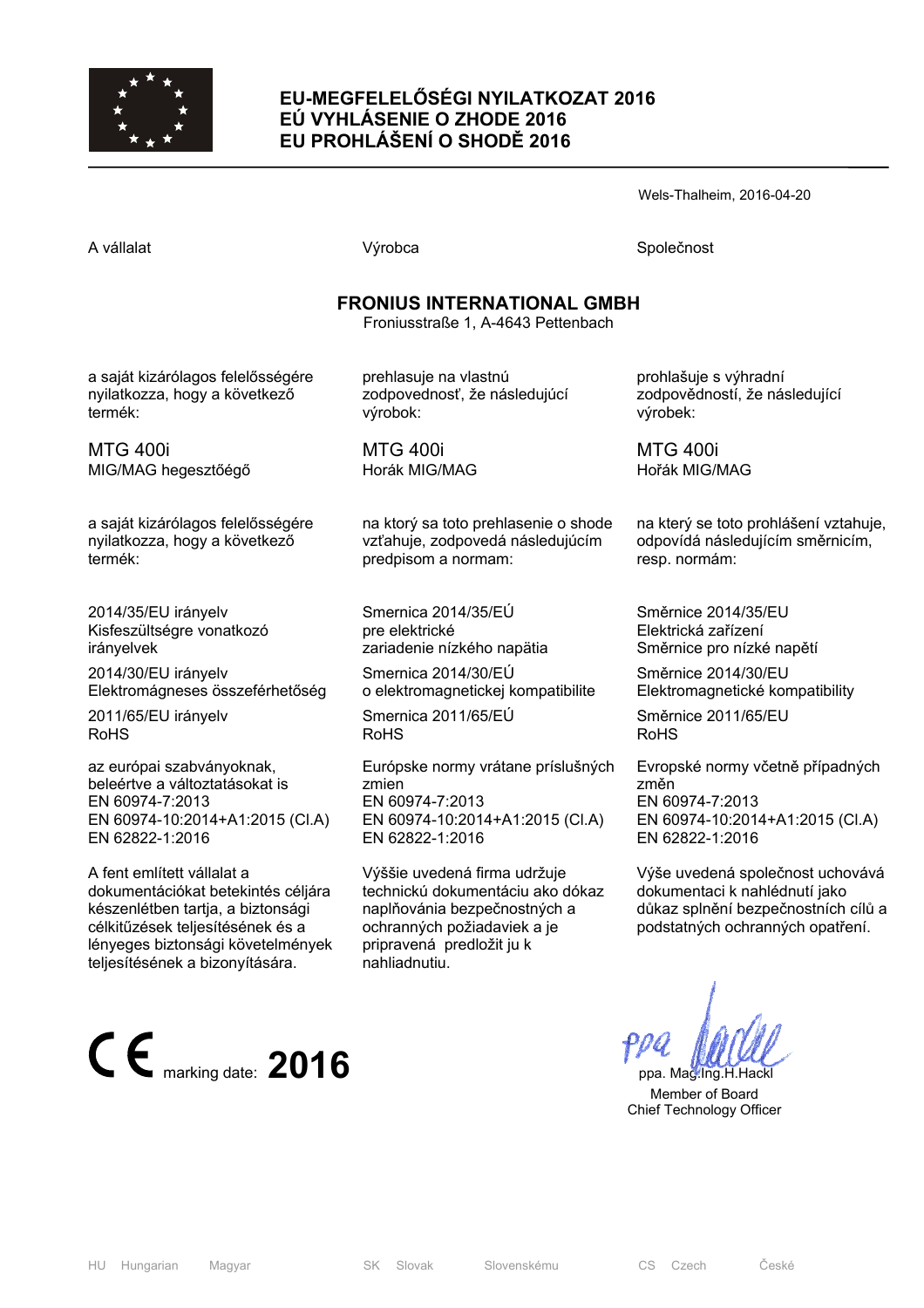

#### **EU-KONFORMITÄTSERKLÄRUNG 2016 AB UYGUNLUK BEYANI 2016 DEKLARACJA ZGODNOŚCI UE 2016**

| Die Firma |  |
|-----------|--|
|           |  |

Die Firma Üretici firma Firma

## **FRONIUS INTERNATIONAL GMBH**

Froniusstraße 1, A-4643 Pettenbach

erklärt in alleiniger Verantwortung, dass folgendes Produkt:

MTG 400i MIG/MAG Brenner

auf das sich diese Erklärung bezieht, mit folgenden Richtlinien bzw. Normen übereinstimmt:

Richtlinie 2014/35/EU Elektrische Betriebsmittel Niederspannungsrichtlinie

Richtlinie 2014/30/EU Elektromag. Verträglichkeit

Richtlinie 2011/65/EU RoHS

Europäische Normen inklusive zutreffende Änderungen EN 60974-7:2013 EN 60974-10:2014+A1:2015 (Cl.A) EN 62822-1:2016

Die oben genannte Firma hält Dokumentationen als Nachweis der Erfüllung der Sicherheitsziele und die wesentlichen Schutzanforderungen zur Einsicht bereit.



işbu belgede aşağıdaki ürünün kendi sorumluluğunda olduğunu onaylar:

MTG 400i MIG/MAG Torcu

bu beyan ile ilişkili olarak, aşağıdaki yönetmelikleri veya normları yerine getirir:

2014/35/EC sayılı yönetmelik elektrikli ekipman Alçak gerilim yönetmeliği

2014/30/EC sayılı yönetmelik Elektromanyetik Uyumluluk

2011/65/EG sayılı yönetmelik RoHS

İlgili değişiklikleri içeren Avrupa normları EN 60974-7:2013 EN 60974-10:2014+A1:2015 (Cl.A) EN 62822-1:2016

Yukarıda adı geçen üretici firma dokümanları güvenlik hedeflerini yerine getirme kanıtı olarak ve önemli korunma gereksinimlerine herhangi bir zamanda bakmak için tutar

oświadcza na własną odpowiedzialność, że następujący produkt:

MTG 400i Palnik MIG/MAG

do którego odnosi się niniejsza deklaracja, jest zgodny z następującymi dyrektywami i normami:

Dyrektywa 2014/35/UE Sprzęt elektryczny – Dyrektywa niskonapięciowa

Dyrektywa 2014/30/UE Kompatybilność elektromagnetyczna

Dyrektywa 2011/65/UE RoHS

Normy europejskie łącznie z odpowiednimi zmianami EN 60974-7:2013 EN 60974-10:2014+A1:2015 (Cl.A) EN 62822-1:2016

Wyżej wymieniona firma jest w posiadaniu dokumentacji, stanowiącej świadectwo spełnienia norm bezpieczeństwa i zapewnienia wymaganego poziomu zabezpieczeń, i udostępnia ją na żądanie.

 Member of Board Chief Technology Officer